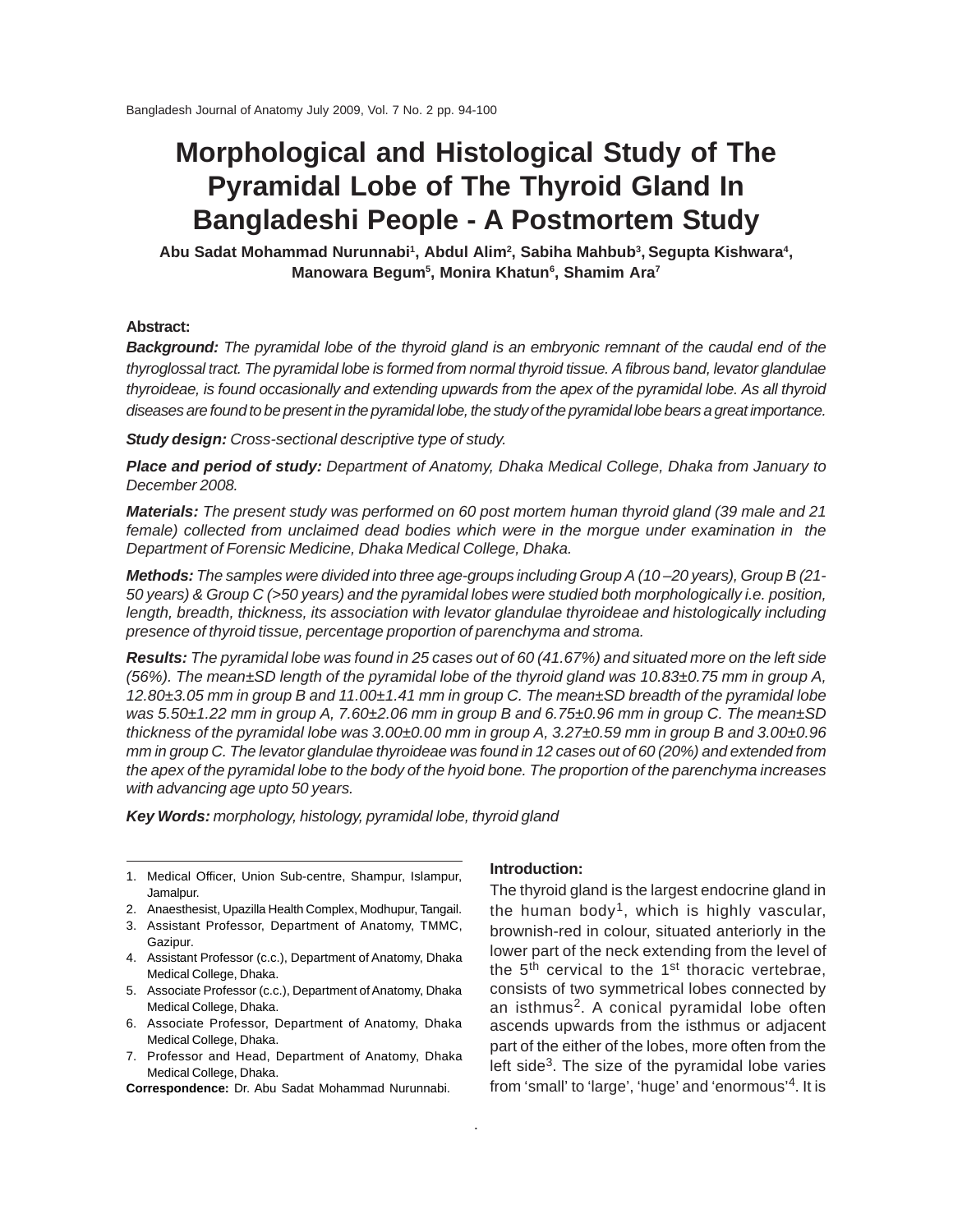a normal component of the thyroid gland, and not a congenital anomaly<sup>4</sup> rather defined as an embryologic remnant of the caudal end of the thyroglossal tract<sup>5</sup>. A fibrous or fibromuscular band, the levator glandulae thyroideae, sometimes descends from the body of the hyoid bone to the isthmus or pyramidal lobe<sup>2</sup>. It may be considered as a fibrous or muscular replacement of the pyramidal lobe6.

The frequency of the pyramidal lobe is quoted in surgical and anatomical texts as varying from 43-80%. Over the past years, cadaveric exploration reported its frequency ranging from 29-55%<sup>7</sup>. The pyramidal lobe is formed from normal thyroid tissue. All the thyroid diseases are described in the pyramidal lobe also. After surgical removal of the thyroid gland, a residual thyroid tissue in the pyramidal lobe can be responsible for recurrence or complications of the disease, as in cancer or Graves' disease  $8$ . Therefore, the study of the pyramidal lobe has a great importance. Moreover, the knowledge about the fleshy slip of the levator glandulae thyroideae is also very important during neck surgery to avoid the iatrogenic injuries <sup>9</sup>.

# **Materials and methods:**

# *Materials of the study:*

A cross-sectional descriptive type of study was designed and done in the Department of Anatomy, Dhaka Medical College, Dhaka from January to December 2008, based on collection of 60 human thyroid glands from the unclaimed dead bodies that were under examination in the Department of Forensic Medicine, Dhaka Medical College, Dhaka from February 2008 to October 2008.

# Grouping of the samples:

The samples were divided into three age-groups i.e. Group A (10 –20 years), Group B (21-50 years) & Group C (>50 years) according to Brown, Al-Moussa and Beck (1986) 10.

| Table-I                                                  |
|----------------------------------------------------------|
| Grouping of the sample of the present study ( $n = 60$ ) |

| Group | Age limit |      | Number of samples |  |
|-------|-----------|------|-------------------|--|
|       | in years  | Male | Female            |  |
| Α     | $10 - 20$ | 8    | 5                 |  |
| В     | $21 - 50$ | 24   | 10                |  |
| C     | >50       |      | ิค                |  |

Procedure of morphological study:

The anterior aspect of the specimen consisting of pharynx, part of oesophagus, larynx, trachea, thyroid and parathyroid glands, major vessels of the neck was dissected. During dissection of the specimen, observation notes were taken about presence or absence of the pyramidal lobe. When present, its position was noted and its length from base to apex and breadth at the base were measured by a thread and then the thread was imposed on a measuring tape (in mm). The levator glandulae thyroideae muscle was traced, if present. Then its cranio-caudal extension and its relation with the pyramidal lobe were also observed. After collection of the sample, pyramidal lobe of the thyroid gland was cut and put on a tray. The thickness was measured at its maximum position by pricking a pin through it and then by imposing it on a measuring tape (in mm). To measure each parameter three readings were taken and the average result was noted down.

# Procedure of histological study:

*a) Preparation of the slide :*

Tissue blocks of the pyramidal lobe were fixed in 10% formol saline in a plastic container. The tissues were washed in running tap water, dehydration was done with ascending grades of alcohol, cleared with xylene, infiltrated and embedded in paraffin. Paraffin blocks were cut at 5 mm thickness and were stained with routine Harris' Haematoxylin and Eosin (H & E) stain.

# *b) Microscopic measurement :*

The light compound microscope which was used for the microscopic measurement was OLYMPUS CHB, made in Tokyo, Japan and studied at low magnification (x10 objective x10 eyepiece).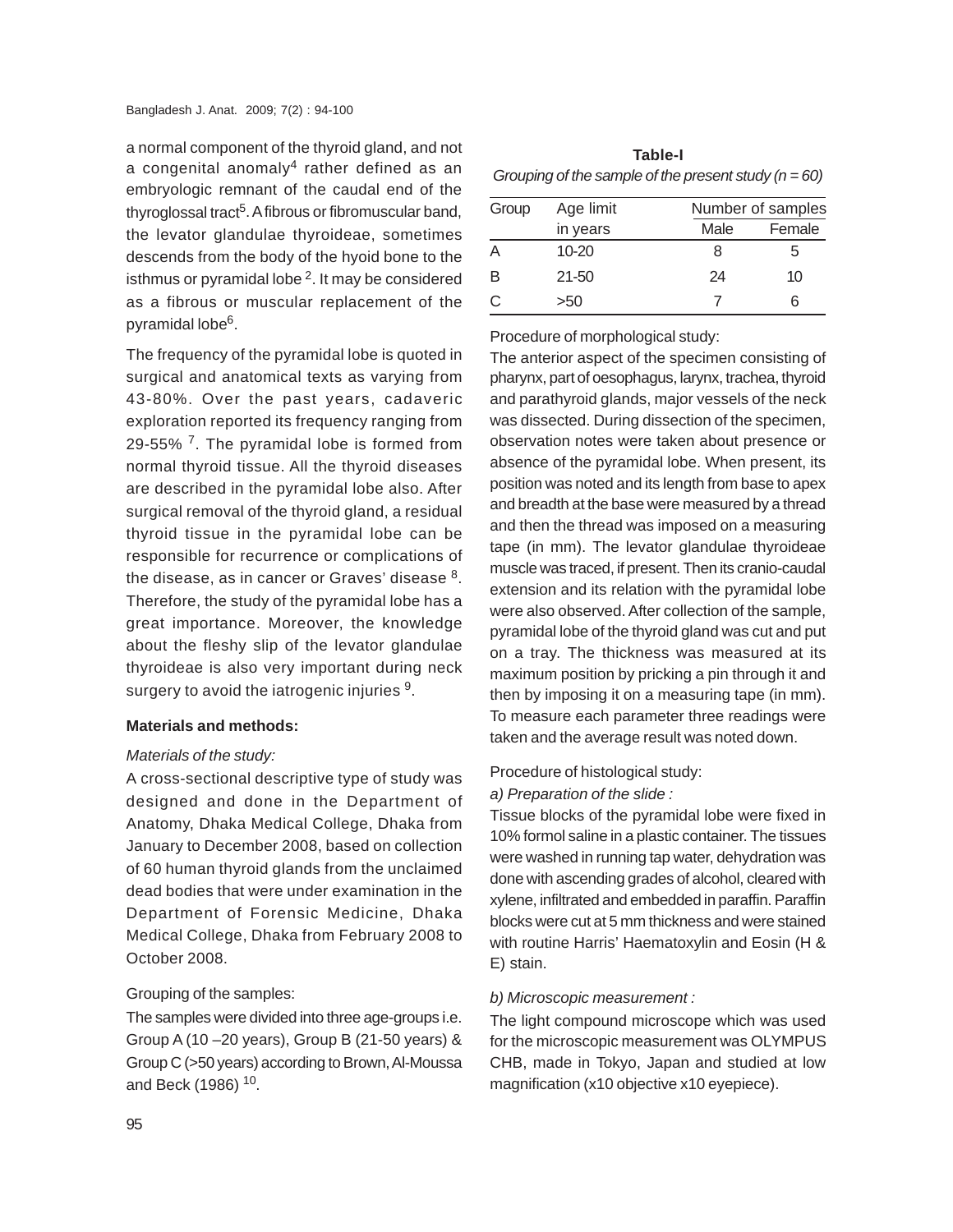*c) Estimation of proportion of parenchyma and stroma* The parenchyma of the thyroid glands consists of the thyroid follicles including follicular epithelial cells, parafollicular cells and the colloid. The stromal part includes connective tissue and vessels. From each age group, 10 best prepared slides were taken.

The proportion of structural components of the thyroid gland was determined with the point counting technique described by Aherne and Dunnill  $(1966)^{11}$ . Point counting Zeiss I integrating eyepiece was prepared in a transparent plastic sheet and was placed into the eyepiece. This eyepiece contains a point network of 25 points spaced at 70 mm, arranged within a circle which is regarded as the counting field. Then the counting was done. The position of each point falling on any structural component was recorded for each field. Then the eyepiece was rotated 90° keeping the field constant. Again the position of the each point was recorded. Thus 50 points were recorded for each field. Five such fields or 250 points were studied on each section. The total number of points fitting each component was summed up and expressed as a percentage of the total number of points fitting the structural component of thyroid glands. This percentage represents the proportion of parenchyma (glandular tissue) and stroma.

# Statistical processing of data:

The data collected from the morphological and histological studies were processed and statistical

analyses were done by unpaired Student's 't' test and one-way ANOVA test. All the statistical analyses were done by using the SPSS 11.0 version.

#### **Results:**

In the present study, the pyramidal lobe was found in 25 cases out of 60 (41.67%). It was also observed that the pyramidal lobe was situated more on the left side (56%) than on the right side (16%), and a few were at the middle (28%) of the isthmus of the thyroid gland (Table-II, Fig.-1).

The levator glandulae thyroideae was found in 12 cases out of 60 (20%). In all cases, the levator glandulae thyroideae extended from the apex of the pyramidal lobe to the body of the hyoid bone (Table-III).

The mean±SD length of the pyramidal lobe in male and female and in different age group are shown in Table-IV, Fig.-2).

The mean±SD breadth of the pyramidal lobe in male and female and in different age group are shown in Table-IV, Fig.-3.

The mean±SD thickness of the pyramidal lobe in male and female and in different age group are shown in Table-IV, Fig.-4.

The mean±SD proportion of parenchyma and stroma of the pyramidal lobe of the thyroid gland in different age group is shown in Table-V, Fig.-5.

| Group/<br>Sex(n) |             | Attachment                        |          |                   |             |
|------------------|-------------|-----------------------------------|----------|-------------------|-------------|
|                  |             | Left side of the<br>Middle of the |          | Right side of the | Absent      |
|                  |             | isthmus                           | isthmus  | isthmus           |             |
| A                | Male $(8)$  | 3(5%)                             | 1(1.67%) | 1(1.67%)          | 3(5%)       |
|                  | Female (5)  | 1(1.67%)                          | 0        | 0                 | 4(6.67%)    |
| B                | Male (24)   | $6(10\%)$                         | 3(5%)    | 4(6.67%)          | 11 (18.33%) |
|                  | Female (10) | 1(1.67%)                          | 0        | 1(1.67%)          | 8 (13.33%)  |
| C.               | Male $(7)$  | $2(3.33\%)$                       | 0        | 1(1.67%)          | 4(6.67%)    |
|                  | Female (6)  | 1(1.67%)                          | 0        | 0                 | 5(8.33%)    |

| Table-II                                                   |
|------------------------------------------------------------|
| Incidence of attachment of the pyramidal lobe with isthmus |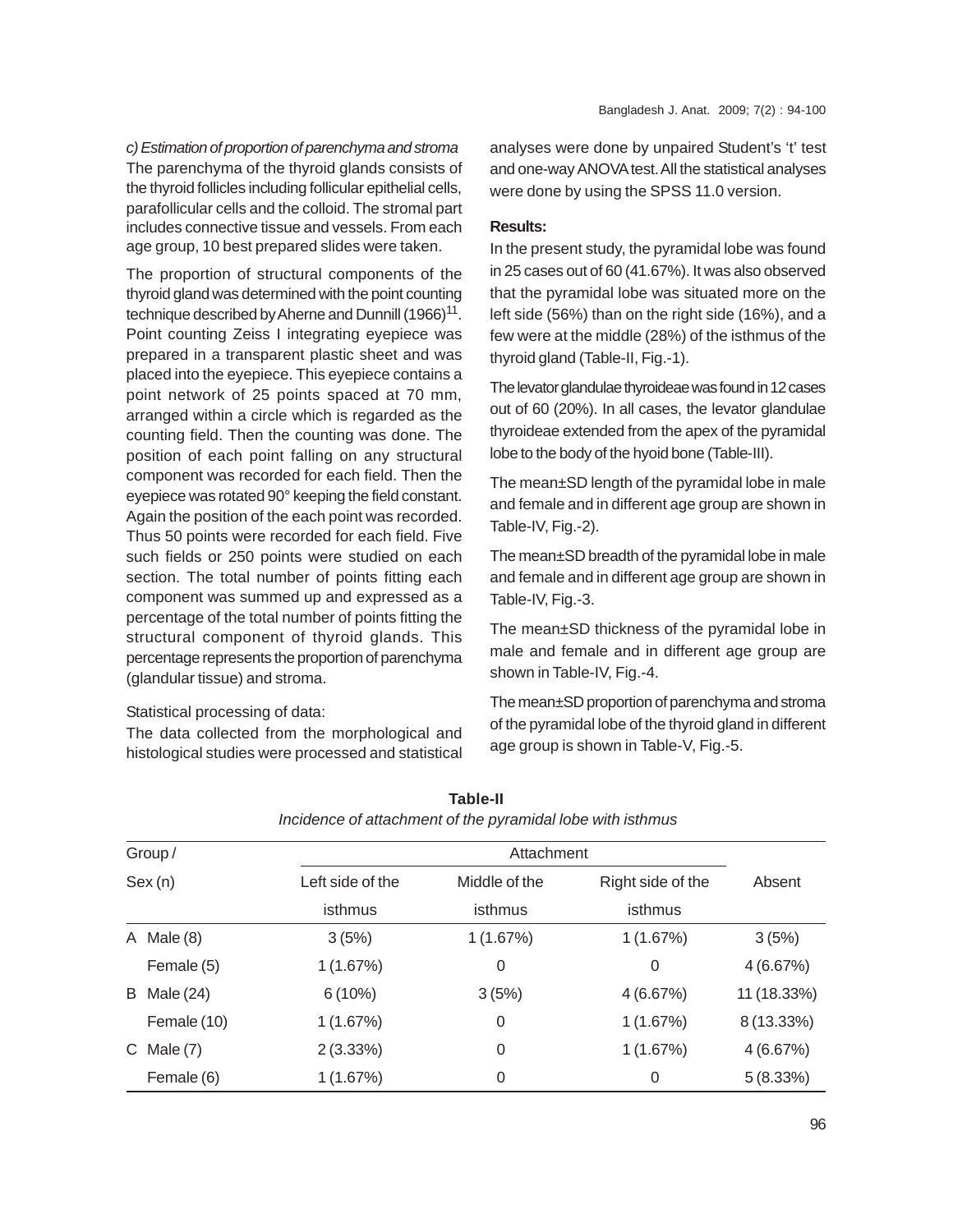Bangladesh J. Anat. 2009; 7(2) : 94-100

| Table-III |                                           |
|-----------|-------------------------------------------|
|           | Incidence of levator glandulae thyroideae |

| Group / Sex (n) |                    | Present  | Absent      |
|-----------------|--------------------|----------|-------------|
|                 | $A$ Male $(8)$     | 3(5%)    | 5(8.33%)    |
|                 | Female (5)         | 1(1.67%) | 4(6.67%)    |
|                 | <b>B</b> Male (24) | 4(6.67%) | 20 (33.33%) |
|                 | Female (10)        | 2(3.33%) | 8 (13.33%)  |
|                 | $C$ Male $(7)$     | 1(1.67%) | $6(10\%)$   |
|                 | Female (6)         | 1(1.67%) | 5(8.33%)    |

**Table-IV** *Length, breadth and thickness of pyramidal lobe*

| Lengui, bieduli driu lilichijess or pyramidal lobe |
|----------------------------------------------------|
| of thyroid gland                                   |
|                                                    |

| Group/         | Length                | <b>Breadth</b>     | Thickness       |
|----------------|-----------------------|--------------------|-----------------|
| Sex            | (mm)                  | (mm)               | (mm)            |
| (n)            | Mean±SD               | Mean±SD            | Mean±SD         |
| Group A        |                       |                    |                 |
| Male           | 10.80±0.84            | $5.40 \pm 1.3$     | $3.00+0.00$     |
| (5)            | $(10.00 - 12.00)$     | $(4.00 - 7.00)$    | $(3.00 - 3.00)$ |
| Female         | 11.00                 | 6.00               | 3.00            |
| (1)            |                       |                    |                 |
| P value        | $>0.50$ <sup>ns</sup> | $>0.50^{ns}$       |                 |
| Group B        |                       |                    |                 |
| Male           | $13.00 \pm 3.19$      | $7.77 \pm 2.17$    | $3.38 + 0.51$   |
| (13)           | $(8.00 - 18.00)$      | $(5.00-12.00)$     | $(3.00 - 4.00)$ |
| Female         | $11.50 \pm 2.12$      | $6.50 + 0.71$      | $2.50 + 0.71$   |
| (2)            | $(10.00 - 13.00)$     | $(6.00 - 7.00)$    | $(2.00-3.00)$   |
| P value        | $>0.50^{ns}$          | $>0.10^{ns}$       | $< 0.05^*$      |
| Group C        |                       |                    |                 |
| Male           | $11.33 \pm 1.53$      | $7.00 + 1.00$      | $3.00+0.00$     |
| (3)            | $(10.00 - 13.00)$     | $(6.00 - 8.00)$    | $(3.00 - 3.00)$ |
| Female         | 10.00                 | 6.00               | 3.00            |
| (1)<br>P value | $>0.50$ <sup>ns</sup> | $>0.10^{ns}$       |                 |
| A              | 10.83±0.75            | $5.50 + 1.22$      | $3.00 + 0.00$   |
| (6)            | $(10.00 - 12.00)$     | $(4.00 - 7.00)$    | $(3.00 - 3.00)$ |
| B              | 12.80±3.05            | 7.60±2.06          | 3.27±0.59       |
|                |                       |                    |                 |
| (15)           | $(8.00 - 18.00)$      | $(5.00-12.00)$     | $(2.00-4.00)$   |
| С              | $11.00 + 1.41$        | $6.75 \pm 0.96$    | $3.00+0.00$     |
| (4)            | $(10.00 - 13.00)$     | $(6.00 - 8.00)$    | $(3.00 - 3.00)$ |
|                | P value               | P value            | P value         |
| A vs B         | $>0.10^{ns}$          | $< 0.05^{\degree}$ | $>0.10^{ns}$    |
| A vs C         | $>0.50$ <sup>ns</sup> | $>0.10^{ns}$       | $>0.50^{ns}$    |
| B vs C         | $>0.10^{ns}$          | $>0.10^{ns}$       | $>0.10^{ns}$    |

Figures in parentheses indicate range. Comparison between sex done by unpaired Student's 't' test and between different age group by One way ANOVA (PostHoc),  $ns = not$  significant,  $* =$  significant Group A : Age 10-20 years Group B : Age 21-50 years Group C : Age > 50 years

| <b>Table-V</b>                      |
|-------------------------------------|
| Proportion of parenchyma and stroma |

| Group  | Parenchyma            | Stroma                |  |
|--------|-----------------------|-----------------------|--|
|        | $(\%)$                | $(\% )$               |  |
| (n)    | Mean+SD               | Mean+SD               |  |
| A      | 61.08±1.25            | $38.36 \pm 1.91$      |  |
| (10)   | $(58.10 - 63.40)$     | $(36.60 - 40.50)$     |  |
| B      | 68.89±2.43            | $32.07 + 2.35$        |  |
| (10)   | $(64.10 - 72.50)$     | $(30.10 - 38.30)$     |  |
| C      | 61.56±3.35            | 38.42±3.06            |  |
| (10)   | $(58.50 - 64.20)$     | $(36.80 - 41.60)$     |  |
|        | P value               | P value               |  |
| A vs B | $< 0.001$ ***         | $< 0.01$ **           |  |
| A vs C | $>0.50$ <sup>ns</sup> | $>0.50$ <sup>ns</sup> |  |
| B vs C | < 0.001               | < 0.01                |  |

Figures in parentheses indicate range. Comparison between different age group by One way ANOVA (PostHoc), ns = not significant,

\*\*/\*\*\* = significant



**Fig.-1:** *Anterior view of the thyroid gland showing right lobe (white arrow), left lobe (white arrow), isthmus along with pyramidal lobe (black arrow) and levator glandulae thyroideae (black arrow).*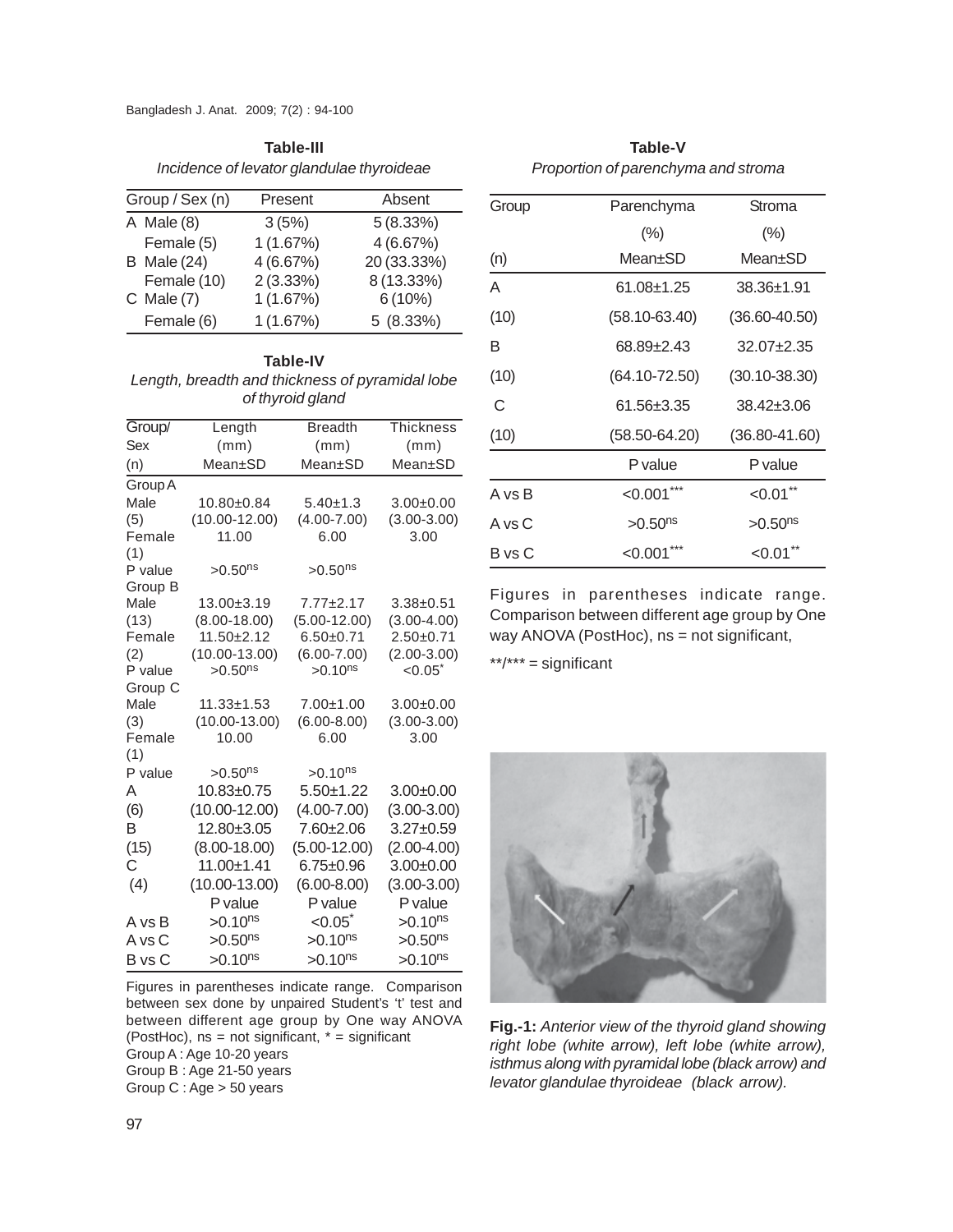



**Fig.-2:** *Length of the pyramidal lobe of male and female in different age*



**Fig.-4:** *Thickness of the pyramidal lobe of male and female in different age group.*

# **Discussion:**

Marshall (1895)<sup>12</sup> studied cadaveric specimens and found pyramidal lobe with levator glandulae thyroideae in multiple cases. Izenstark  $(1968)^{13}$ studied 130 patients by using spark image and rectilinear scan and confirmed the presence of the pyramidal lobe in 39 cases (30%), while another 7 cases were doubtful (5.38%). Blumberg (1981)4 observed 17 cases preoperatively and 53 cases retrospectively who had undergone thyroid surgery



**Fig.-3:** *Breadth of the pyramidal lobe of male and female in different age group.*



**Fig.-5:** *Proportion of parenchyma and stroma of the pyramidal lobe in different age group.*

and stated that 60%-65% cases had the pyramidal lobe and in most cases its location was at left side of the gland (left : right =13 : 1). Enayetullah (1996)<sup>14</sup> found the pyramidal lobe and the levator glandulae thyroideae in 50% and 32% of cases respectively. In most cases, the pyramidal lobe was found on the left side of the isthmus and associated with the levator glandulae thyroideae. Begum (2004) 15 found pyramidal lobe in 26.7% (16 cases out of 60) and most were from the left side and levator glandulae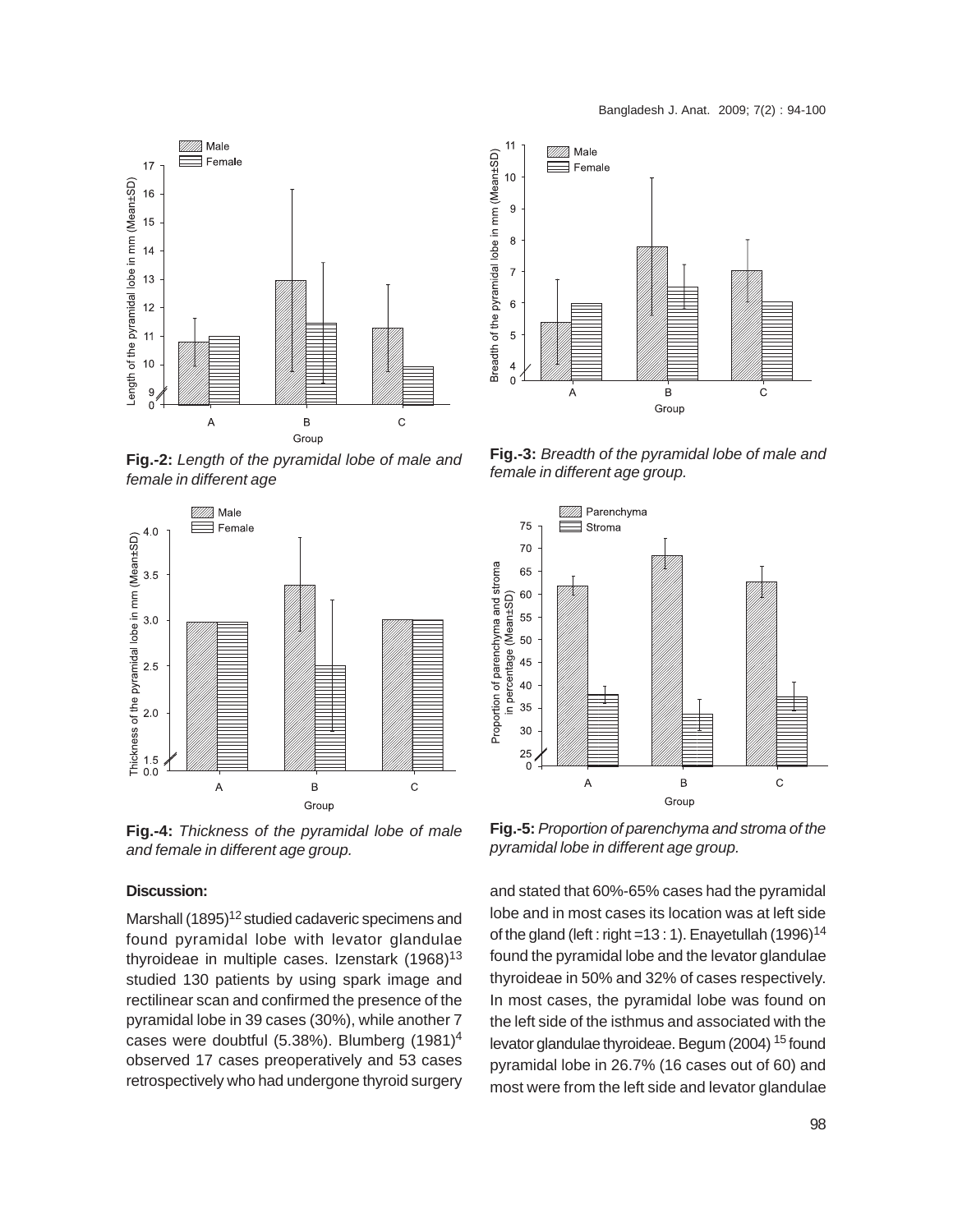thyroideae only in 15% of cases and all were originated from the pyramidal lobe. Sultana et al  $(2008)^{16}$  observed that a half of the cases (30 out of 60) had pyramidal lobe where incidence was more in males (52.1%) than that of females (41.7%). In most cases, the pyramidal lobe was found on the left side of the isthmus (56.66%). They also measured the length and breadth and found a range from1.8 to 35 mm and from 1.3 to 19 mm respectively. Sultana et al (2009)<sup>17</sup> found that the levator glandulae thyroideae was evident in 43.33% cases. They found the levator glandulae thyroideae in 26 cases out of 60. Among those 22 (84.65%) were associated with the pyramidal lobe, all extending from the apex of the pyramidal lobe to the hyoid bone. 4 were found to take origin from the isthmus, of which 2 were attached to the hyoid bone and other 2 with the corresponding oblique line of the thyroid cartilage above. In 1962, Wantabe and Suda observed the levator glandulae thyroideae in 6 cases out of 7 i.e. 85.71% (cited by Lehr in 1979)<sup>18</sup>, but Lehr himself studied 203 mixed racial cadavers and found this muscle only in 1 case  $(0.49%)$ . Enayetullah  $(1996)^{14}$  observed this muscle in 32% of cases and most of them were associated with the pyramidal lobe. Ranade et al  $(2008)^{19}$ studied 105 (88 male and 17 female) cadavers at southern India and found the pyramidal lobe in 61 cases (58%) and levator glandulae thyroideae in 52 (49.5%). The results of the present study are more or less similar with the previous studies. Jackson  $(1931)^{20}$  performed a histomorphometric study of the sections of the thyroid gland of men and found that the follicles increased in length and breadth with age. Thyroid tissue was also found in the pyramidal lobe. Ronald and Thomas  $(1961)^{21}$ described the follicles as the structural units of the gland and also stated that they may vary greatly in size and shape depending upon the degree of distension by the secreted colloid. There were no previous studies on histology of the pyramidal lobe of the thyroid gland in our country. The present study was a modest effort to collect data on pyramidal lobe and to set a standard for Bangladeshi people.

# **Conclusion:**

The length, breadth and thickness of the pyramidal lobe may vary with age but the difference is not statistically significant. The proportion of the parenchyma increases with advancing age upto 50 years. Then it gradually decreases. Further studies with larger samples and advanced histological techniques are recommended.

# **Ethical clearance:**

This research work was approved by the Ethical Review Committee of Dhaka Medical College, Dhaka.

# **Acknowledgement**

We express our heartfelt gratitude to the authority of Health, Nutrition and Population sector Programme (HNPSP) of Directorate General of Health Services (DGHS) of Government of the People's Republic of Bangladesh and Dhaka Medial College for providing us the research grant.

# **References:**

- 1. Moore KL, Dalley AF. Clinically oriented anatomy. 5<sup>th</sup> ed. Philadelphia: Lippincott Williams & Wilkins; 2006; p. 1083-7.
- 2. Berkovitz BK. editor. Neck and upper aerodigestive tract. In: Standring S, Ellis H, Heally JC, Johnson D, Williams A, Collins P, Wigeley C. editors. Gray's Anatomy: The anatomical basis of clinical practice. 39<sup>th</sup> ed. Edinburgh: Elsevier Churchill Livingstone; 2005. p. 560-4.
- 3. Snell RS. Clinical anatomy. 7th ed. Baltimore: Lippincott Williams & Wilkins; 2004. p. 745- 48.
- 4. Blumberg NA. Observations on the pyramidal lobe of the thyroid gland. S Afr Med J. 1981 June; 59(26): 949-50.
- 5. Ross MH, Romrell LJ, Kaye GI. Histology: a text and atlas with correlated cell and molecular biology. 3<sup>rd</sup> ed. Baltimore: Lippincott Williams & Wilkins; 1995. p. 603-6.
- 6. Hamilton WJ, Mossman HW. editors. Hamilton, Boyd and Mossman's human embryology: prenatal development of form and function. 4<sup>th</sup> ed. London: Williams & Wilkins; 1978. p. 223-6.
- 7. Braun EM, Windisch G, Wolf G, Hausleitner L, Anderhuber F. The pyramidal lobe: clinical